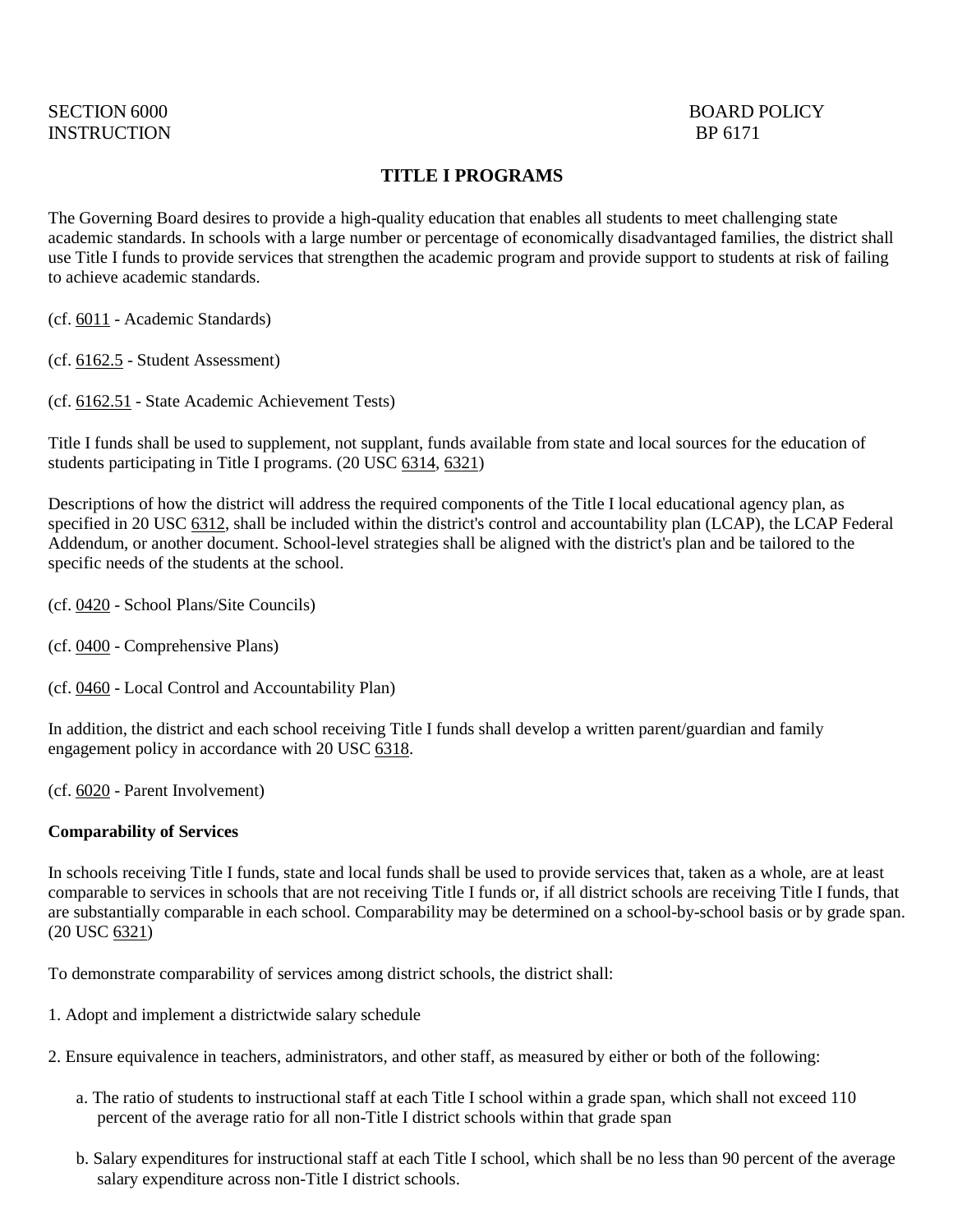- 3. Ensure equivalence in the provision of curriculum materials and instructional supplies, by determining whether the perstudent expenditure of state and local funds for curriculum materials and instructional supplies in Title I schools is between 90 and 110 percent of the districtwide average
- 4. Determine whether the amount of state and local funds allocated per student for each grade span is between 90 and 110 percent of the per student average for each grade span in non-Title I schools
- (cf. [6161.1](http://gamutonline.net/displayPolicy/931151/6) Selection and Evaluation of Instructional Materials)

In determining comparability, the district shall not include staff salary differentials for years of employment. The district also may exclude unpredictable changes in student enrollment or personnel assignments that occur after the beginning of the school year, state and local funds expended for language instruction educational programs, state and local funds expended for the excess costs of providing services to students with disabilities, and supplemental state or local funds expended in any school attendance area or school for programs that specifically meet the intent and purposes of Title I. (20 USC [6321\)](http://gamutonline.net/displayPolicy/302987/6)

The Superintendent or designee shall annually assess comparability in accordance with the above criteria and maintain records documenting the district's compliance. If any instances of noncomparability are identified, the Superintendent or designee shall promptly implement adjustments as needed to ensure comparability.

#### **Participation of Private School Students**

The district shall provide or contract to provide special educational services, instructional services (including evaluations to determine the progress being made in meeting students' academic needs), counseling, mentoring, one-on-one tutoring, or other Title I benefits to eligible private school students residing in a participating school attendance area. Such services and benefits shall be provided on an equitable basis in comparison to services and other benefits for public school students. (20 USC [6320,](http://gamutonline.net/displayPolicy/302986/6) [7881\)](http://gamutonline.net/displayPolicy/302812/6)

#### **Program Evaluation**

The Board shall regularly monitor the progress of economically disadvantaged and low-achieving students in Title I schools. During the annual evaluation of the district's progress toward achieving each goal identified in the LCAP or other planning document addressing 20 USC [6312,](http://gamutonline.net/displayPolicy/190143/6) the Board shall review disaggregated data on academic achievement, school attendance, and other outcomes for such students and shall ensure that strategies are revised as necessary to support continuous improvement.

(cf. [0500](http://gamutonline.net/displayPolicy/171712/6) - Accountability)

(cf. [6190](http://gamutonline.net/displayPolicy/259635/6) - Evaluation of the Instructional Program)

Legal Reference:

EDUCATION CODE

[11503](http://gamutonline.net/displayPolicy/129642/6) Parent involvement programs in Title I schools

[52060-](http://gamutonline.net/displayPolicy/1007011/6)[52077](http://gamutonline.net/displayPolicy/899537/6) Local control and accountability plan

[54420-](http://gamutonline.net/displayPolicy/133249/6)[54425](http://gamutonline.net/displayPolicy/133253/6) State Compensatory Education

[64001](http://gamutonline.net/displayPolicy/133933/6) Single plan for student achievement, consolidated application programs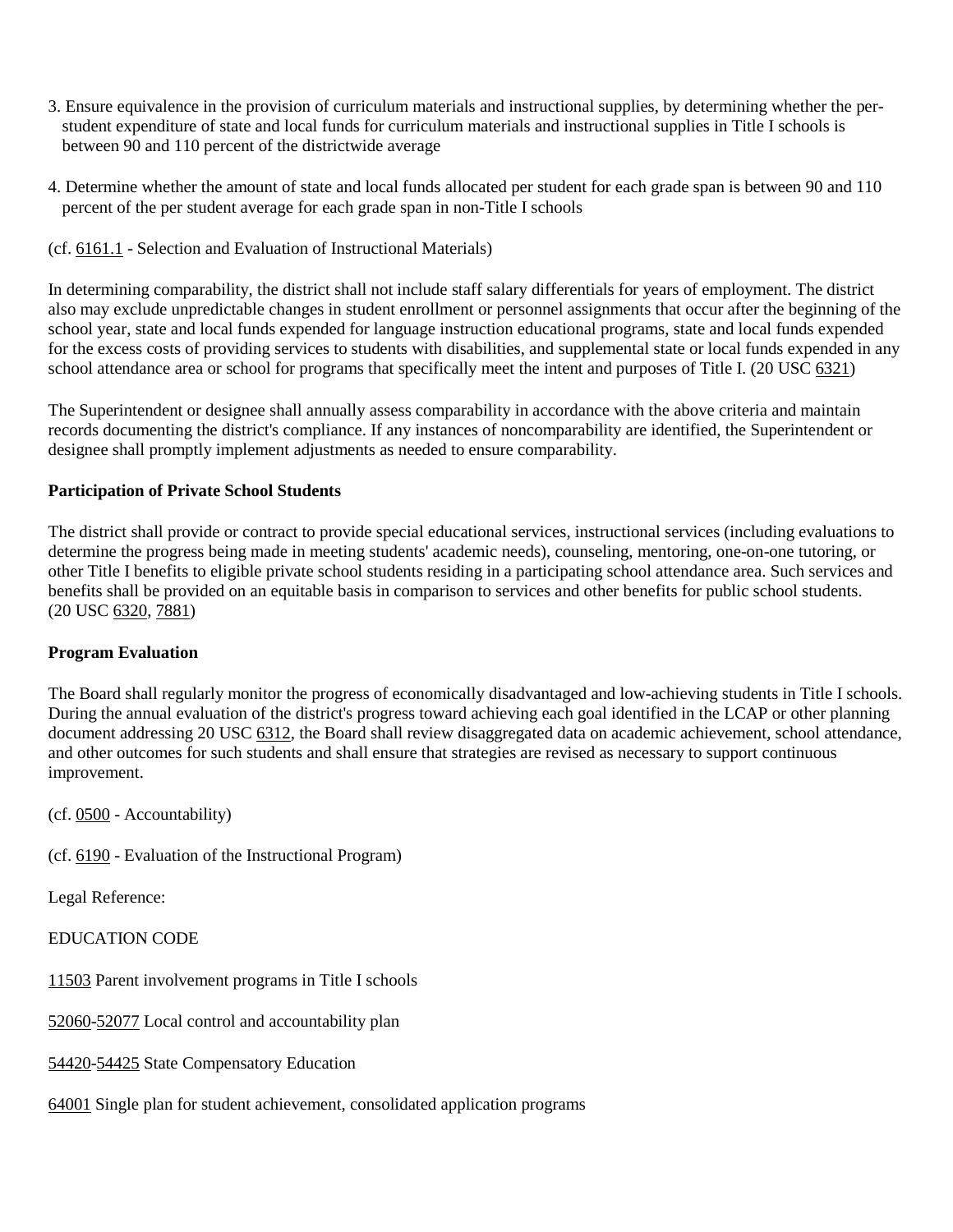#### UNITED STATES CODE, TITLE 20

[6301](http://gamutonline.net/displayPolicy/302900/6) Program purpose

- [6311](http://gamutonline.net/displayPolicy/303162/6)[-6322](http://gamutonline.net/displayPolicy/302988/6) Improving basic programs for disadvantaged students, including:
- [6312](http://gamutonline.net/displayPolicy/190143/6) Local educational agency plan
- [6313](http://gamutonline.net/displayPolicy/190144/6) Eligibility of schools and school attendance areas; funding allocation
- [6314](http://gamutonline.net/displayPolicy/302980/6) Title I schoolwide programs
- [6315](http://gamutonline.net/displayPolicy/302981/6) Targeted assistance schools
- [6318](http://gamutonline.net/displayPolicy/302984/6) Parent and family engagement
- [6320](http://gamutonline.net/displayPolicy/302986/6) Participation of private school students
- [6321](http://gamutonline.net/displayPolicy/302987/6) Comparability of services
- [6333](http://gamutonline.net/displayPolicy/302991/6)[-6335](http://gamutonline.net/displayPolicy/302993/6) Grants to local educational agencies
- [6391](http://gamutonline.net/displayPolicy/303161/6)[-6399](http://gamutonline.net/displayPolicy/303004/6) Education for migrant students
- [7881](http://gamutonline.net/displayPolicy/302812/6) Participation of private school students
- CODE OF FEDERAL REGULATIONS, TITLE 34
- [200.1](http://gamutonline.net/displayPolicy/191176/6)[-200.73](http://gamutonline.net/displayPolicy/292631/6) Improving basic programs for disadvantaged students

Management Resources:

#### CALIFORNIA DEPARTMENT OF EDUCATION PUBLICATIONS

Frequently Asked Questions About Title I Schoolwide Programs

Local Control and Accountability Plan Federal Addendum Template

Meeting Title I, Part A Comparability Requirements, October 2017

#### U.S. DEPARTMENT OF EDUCATION PUBLICATIONS

Fiscal Changes and Equitable Services Requirements Under the Elementary and Secondary Education Act of 1965 (ESEA), as Amended by the Every Student Succeeds Act, Non-Regulatory Guidance, November 21, 2016

Title I Fiscal Issues, Non-Regulatory Guidance, February 2008

Designing Schoolwide Programs, Non-Regulatory Guidance, March 22, 2006

Title I Services to Eligible Private School Students, October 17, 2003